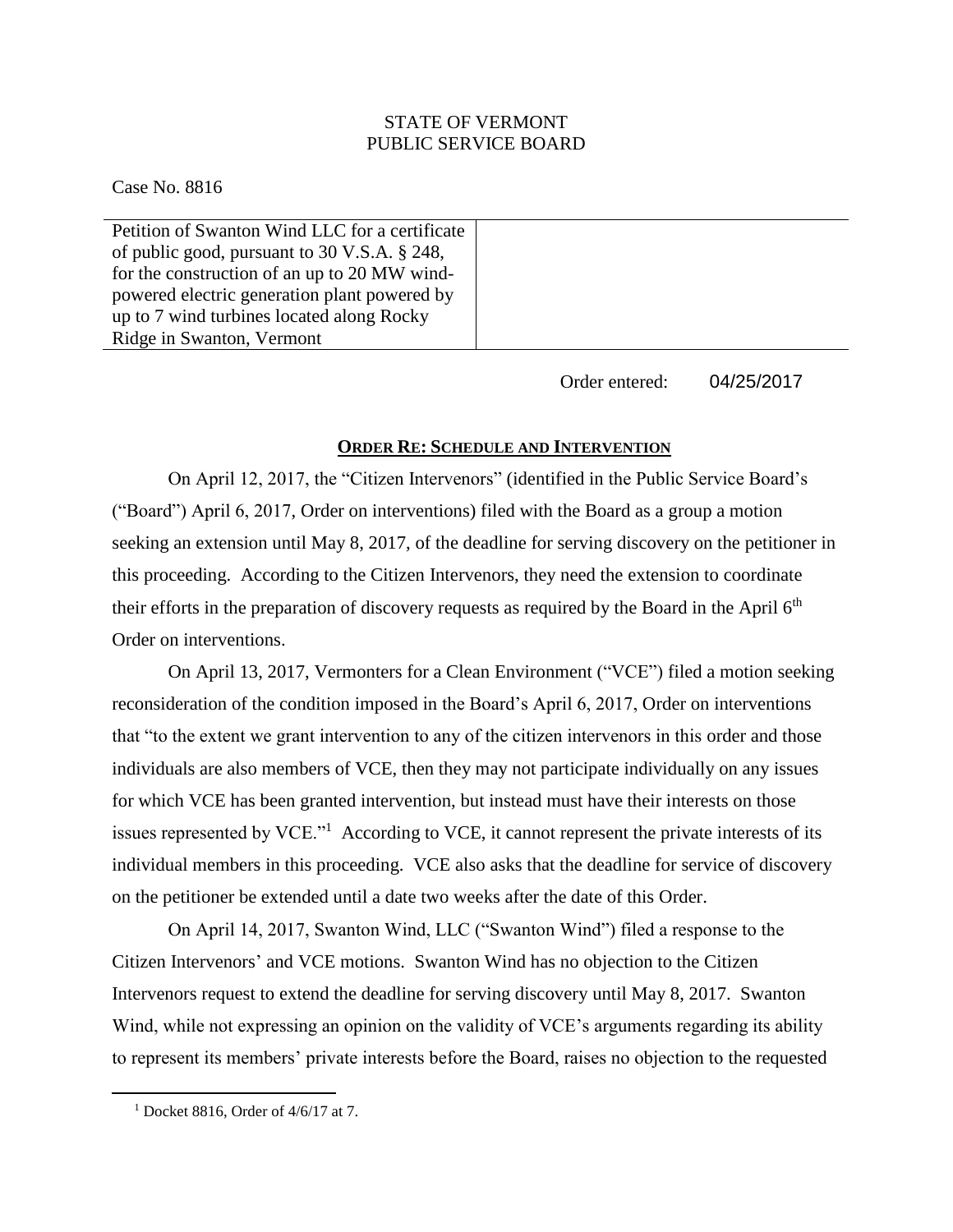removal of the condition set forth in the April 6<sup>th</sup> Order on interventions. Swanton Wind does request that the Board establish a hard deadline of May 8<sup>th</sup> for the service of discovery requests rather than the two weeks from the date of this Order requested by VCE, and that it be allowed 30 days to respond to any discovery requests.

On April 17, 2017, intervenors Dustin and Christine Lang filed a response to the Citizen Intervenors and VCE motions. While the Langs agree with the basis of those two motions, they do not believe that the Citizen Intervenors or VCE have asked for appropriate relief and request that the Board schedule a status conference rather than set a deadline for service of discovery on the petitioner.

On April 21, 2017, the Vermont Department of Public Service filed a response to the Citizen Intervenors' and VCE motions stating no objection to the relief sought therein.

We hereby grant the motion filed by the Citizen Intervenors and establish May 8, 2017, as the deadline for the Citizen Intervenors and VCE to serve discovery requests on the petitioner. As a practical matter, this deadline largely coincides with VCE's request for a two-week period from the date of this Order in which to serve its discovery requests on the petitioner. Swanton Wind shall serve its responses no later than 30 days after the service of any requests.

We also grant VCE's request that the condition found at page 7 of our April 6, 2017, Order on interventions regarding VCE representation of Citizen Intervenors be removed.

We find no merit in the Langs' April  $17<sup>th</sup>$  response. The Langs have no standing to advance arguments on behalf of other parties to this proceeding. Additionally, the Langs have already served their first round of discovery requests on Swanton Wind. Therefore, they have no interest that will be affected by the relief specifically sought by and granted to the Citizen Intervenors and VCE in today's Order.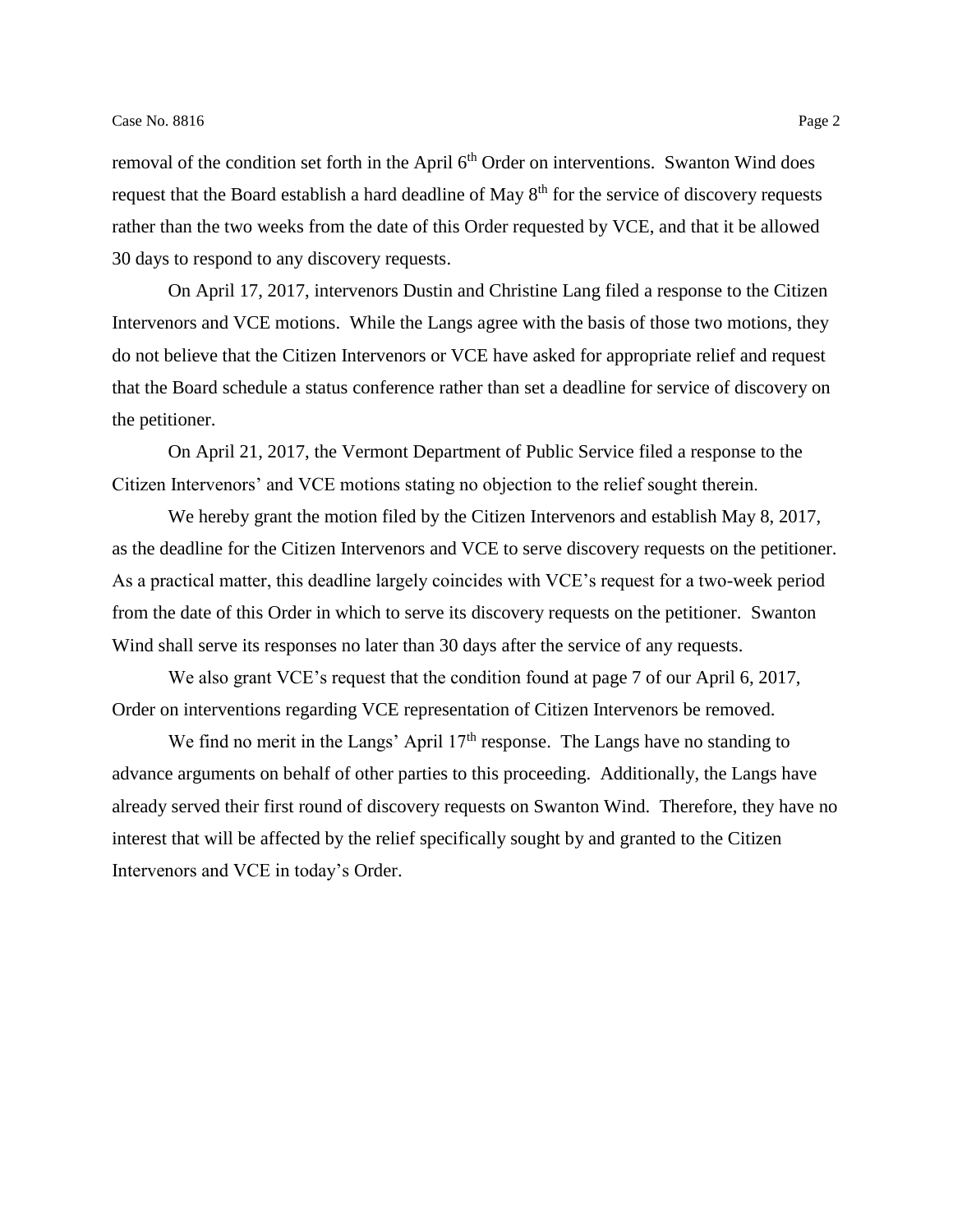## **SO ORDERED.**



OFFICE OF THE CLERK

Filed: April 25, 2017

Attest:  $\angle$ Clerk of the Board

*Notice to Readers: This decision is subject to revision of technical errors. Readers are requested to notify the Clerk of the Board (by e-mail, telephone, or in writing) or any apparent errors, in order that any necessary corrections may be made. (E-mail address: psb.clerk@vermont.gov)*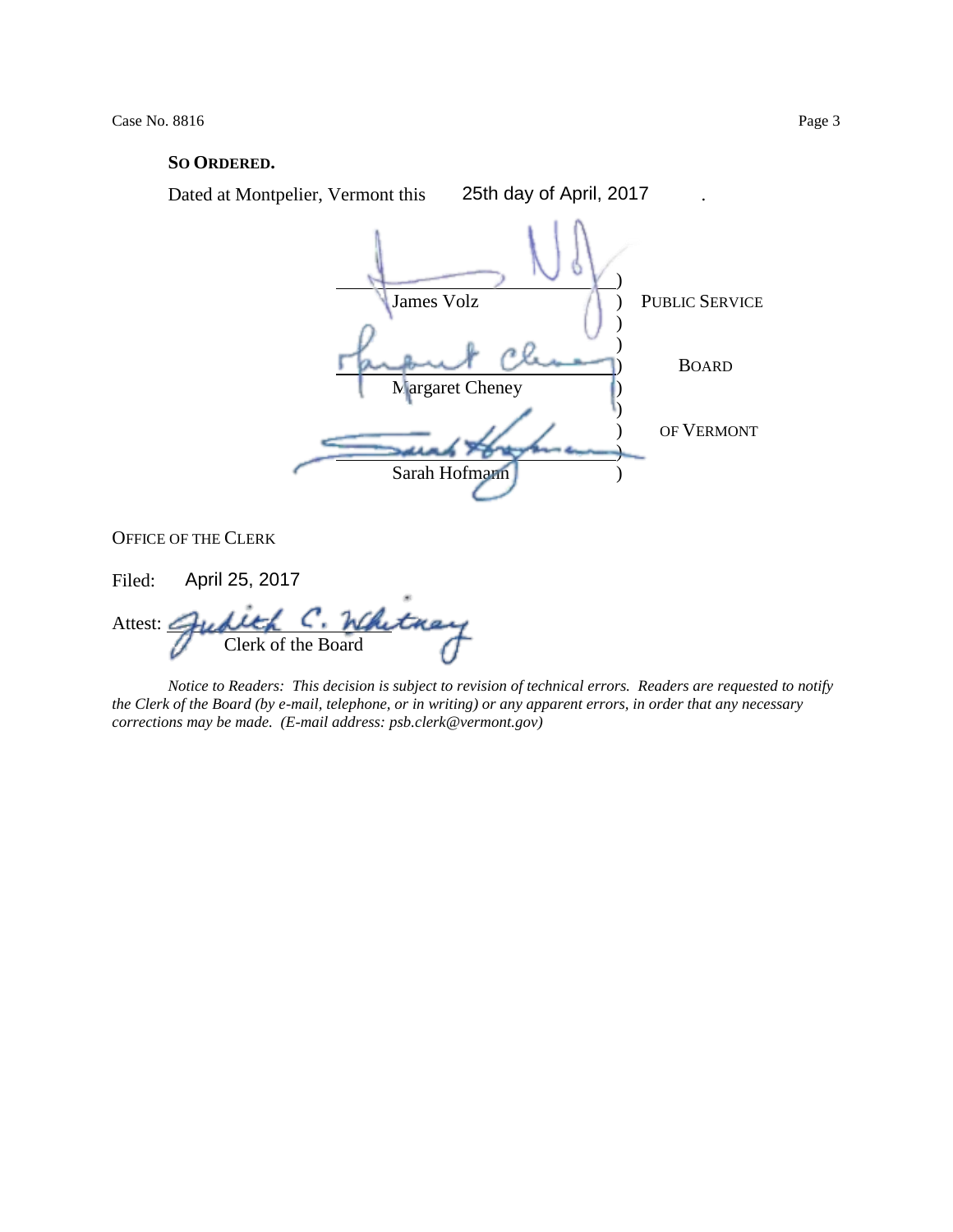PSB Case No. 8816 - SERVICE LIST

## Parties:

Edward Adrian, Esq. Monaghan Safar Ducham PLLC 156 Battery Street Burlington, VT 05401 eadrian@msdvt.com

^Dale Azaria, Esq. Vermont Division for Historic Preservation 1 National Life Drive Davis Building, 6th Floor Montpelier, VT 05620-0501 dale.azaria@vermont.gov

Jennifer Belanger, *pro se* 4 Marcel Drive St. Albans, VT 05478 stott.brad@yahoo.com

Diane Bell, *pro se* P.O. Box 1603 Williston, VT 05495 Diane.lizzyb@gmail.com

Erynn Boudreau, *pro se* 13 Rocky Ridge Road Saint Albans, VT 05478 erynn.hale@gmail.com

Tyrell Boudreau, *pro se* 13 Rocky Ridge Road St. Albans, VT 05478 erynn.hale@gmail.com

Mark Bushey, *pro se* 2499 Highgate Road Saint Albans, VT 05478 markb12@comcast.net

(for Selectboard and Planning Commission of the Town of Swanton) (for Town of Fairfield)

(for Vermont Division for Historic Preservation)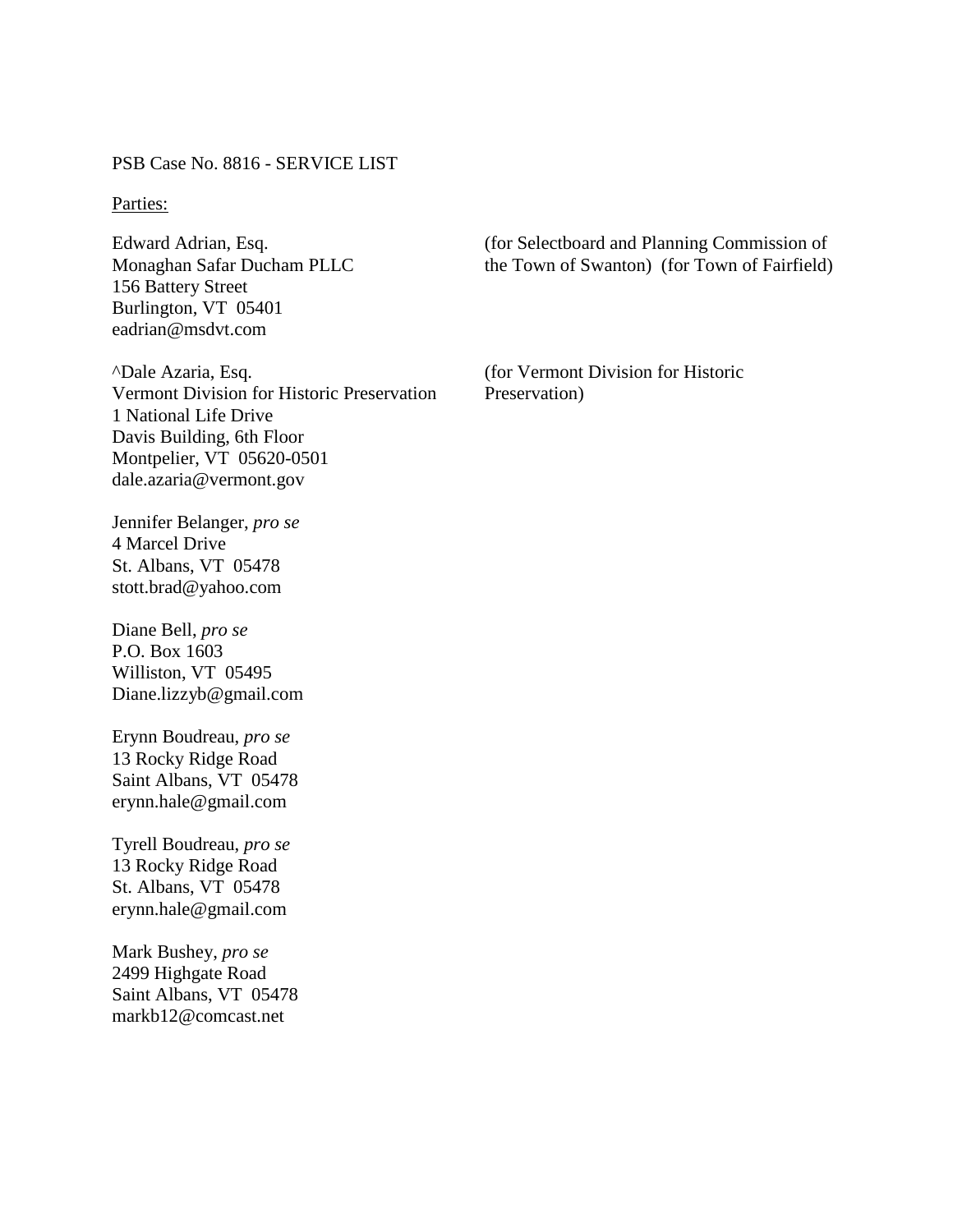Mary Bushey, *pro se* 2499 Highgate Road Saint Albans, VT 05478 marybushey@comcast.net

David Butterfield, *pro se* 1954 Sheldon Road Saint Albans, VT 05478 Dave@vttireonline.com

Leslie A. Cadwell, Esq. Legal Counselors & Advocates, PLC P.O. Box 827 Castleton, VT 05735 lac@lac-lca.com

Bruce Collopy, *pro se* 157 Swizler Point Fairfield, VT 05455 collopyfamilyfarm@gmail.com

Sally Collopy, *pro se* 157 Swizler Point Fairfield, VT 05455 collopyfamilyfarm@gmail.com

Geoffrey Commons, Esq. Vermont Department of Public Service 112 State Street Montpelier, VT 05620-2601 geoff.commons@vermont.gov

Jessica Decker, *pro se* 2 Marcel Drive Saint Albans, VT 05478 jess\_decker@yahoo.com

Lance Desautels, *pro se* 2 Marcel Drive St. Albans, VT 05478 wyrman2012@yahoo.com

Luc Deslandes, *pro se* 1914 Sheldon Road, Apt. A Saint Albans, VT 05478 mdandld@comcast.net

(for Swanton Wind LLC)

(for Vermont Department of Public Service)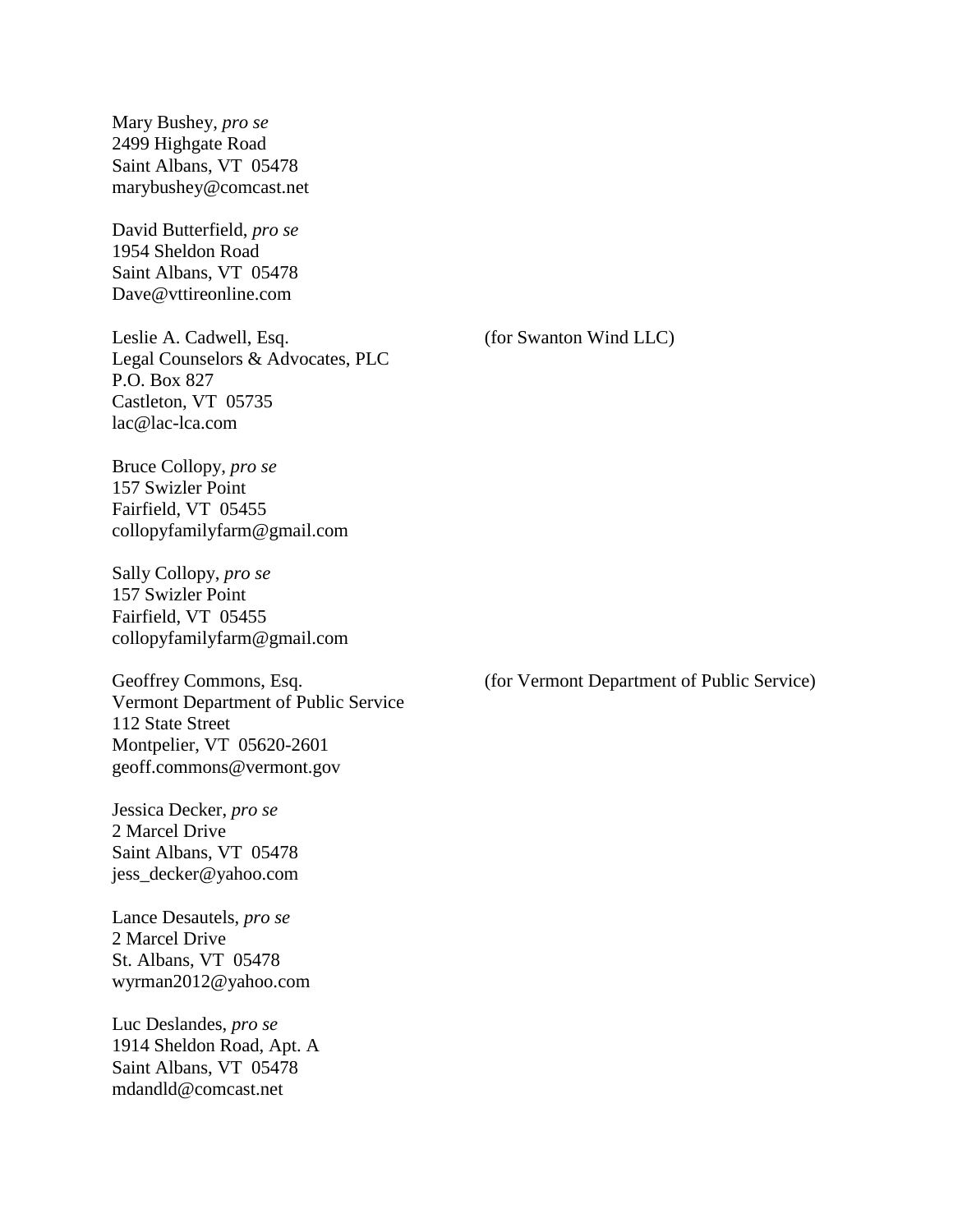Michelle Deslandes, *pro se* 1914 Sheldon Road, Apt. A St. Albans, VT 05478 mdandld@comcast.net

Brian Dubie, *pro se* 770 McKenzie Road Fairfield, VT 05455 brianedubie@gmail.com

Penny Dubie, *pro se* 770 McKenzie Road Fairfield, VT 05455 pennydubie@gmail.com

John K Dunleavy Vermont Agency of Transportation One National Life Drive Montpelier, VT 05633 John.Dunleavy@vermont.gov

Daniel Dunne, *pro se* 1185 Davis Avenue Dunedin, FL 34698 dan.m.dunne@gmail.com

Nancy Dunne, *pro se* 1185 Davis Avenue Dunedin, FL 34698 nanadd100@gmail.com

^William F. Ellis McNeil, Leddy & Sheahan 271 South Union Street Burlington, VT 05401 wellis@mcneilvt.com

Edward Ferguson, III, *pro se* 19 Rocky Ridge Road Saint Albans, VT 05478 sarahferguson333@gmail.com (for Vermont Agency of Transportation)

(for City of Burlington Electric Department)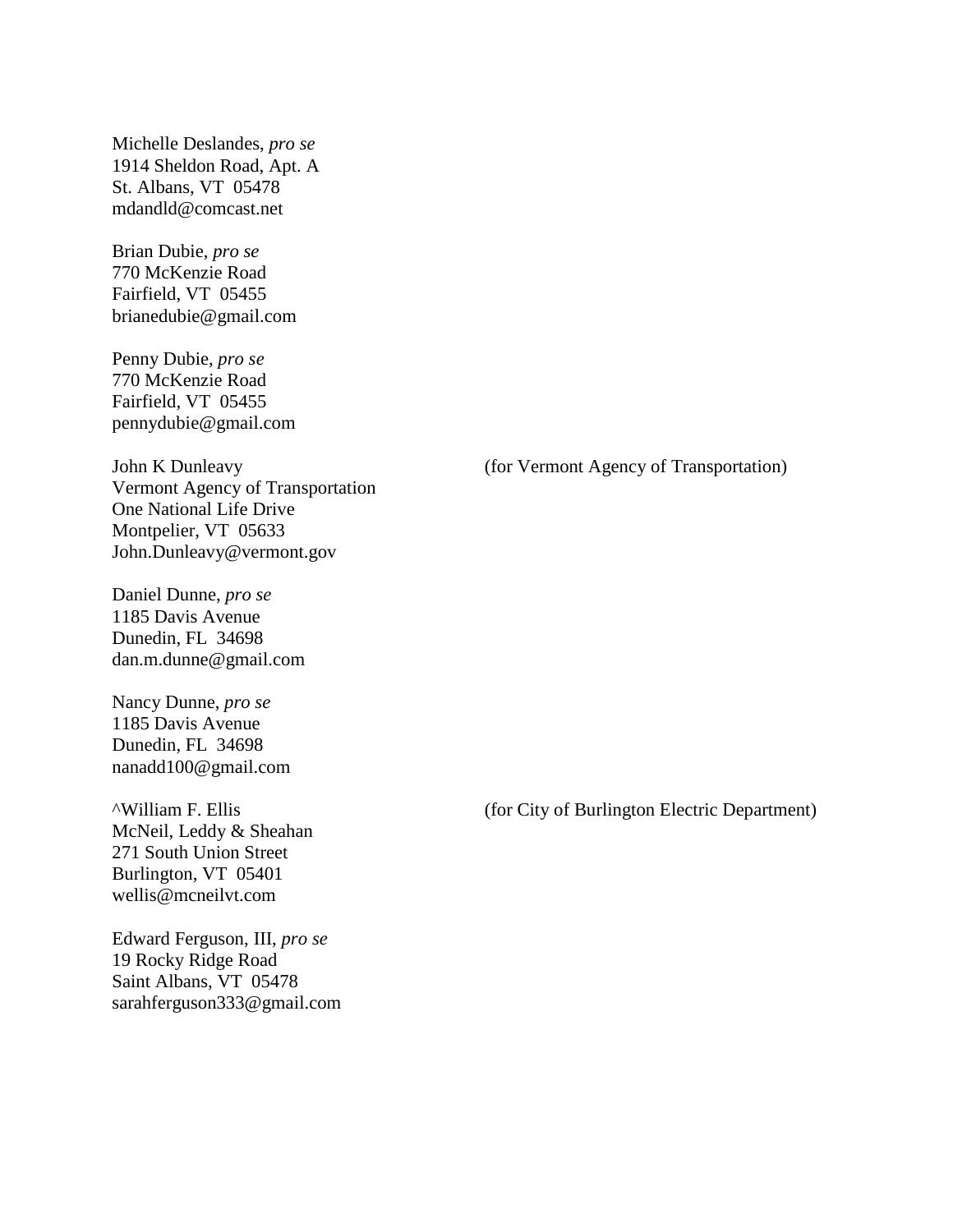Sarah Ferguson, *pro se* 19 Rocky Ridge Road St. Albans, VT 05478 sarahferguson333@gmail.com

Kenneth Fox, *pro se* 1736 Reynolds Road Fairfield, VT 05455 lumar@myfairpoint.net

Danielle Garrant, *pro se* 1 Tremblay Road Saint Albans, VT 05478 savinggrace9@yahoo.com

Ian Garrant, *pro se* 1 Tremblay Road St. Albans, VT 05478 savinggrace9@yahoo.com

David A. Goodrich, *pro se* 2717 Nodyne Drive Nashville, TN 37214 xkejagman68@aol.com

Dennis Hendy, *pro se* P.O. Box 1603 Williston, VT 05495 djhendy1@gmail.com

Cindy Ellen Hill, Esq. Hill Attorney PLLC 144 Mead Lane Middlebury, VT 05753 lawyerhill@yahoo.com

Hans G. Huessy Murphy Sullivan Kronk 275 College Street Burlington, VT 05401 hhuessy@mskvt.com

Mary Hunter, *pro se* 87 Lebel Drive Saint Albans, VT 05478 catlovntexn@aol.com

(for Dustin Lang) (for Christine Lang)

(for Marianne Dubie) (for Mark Dubie)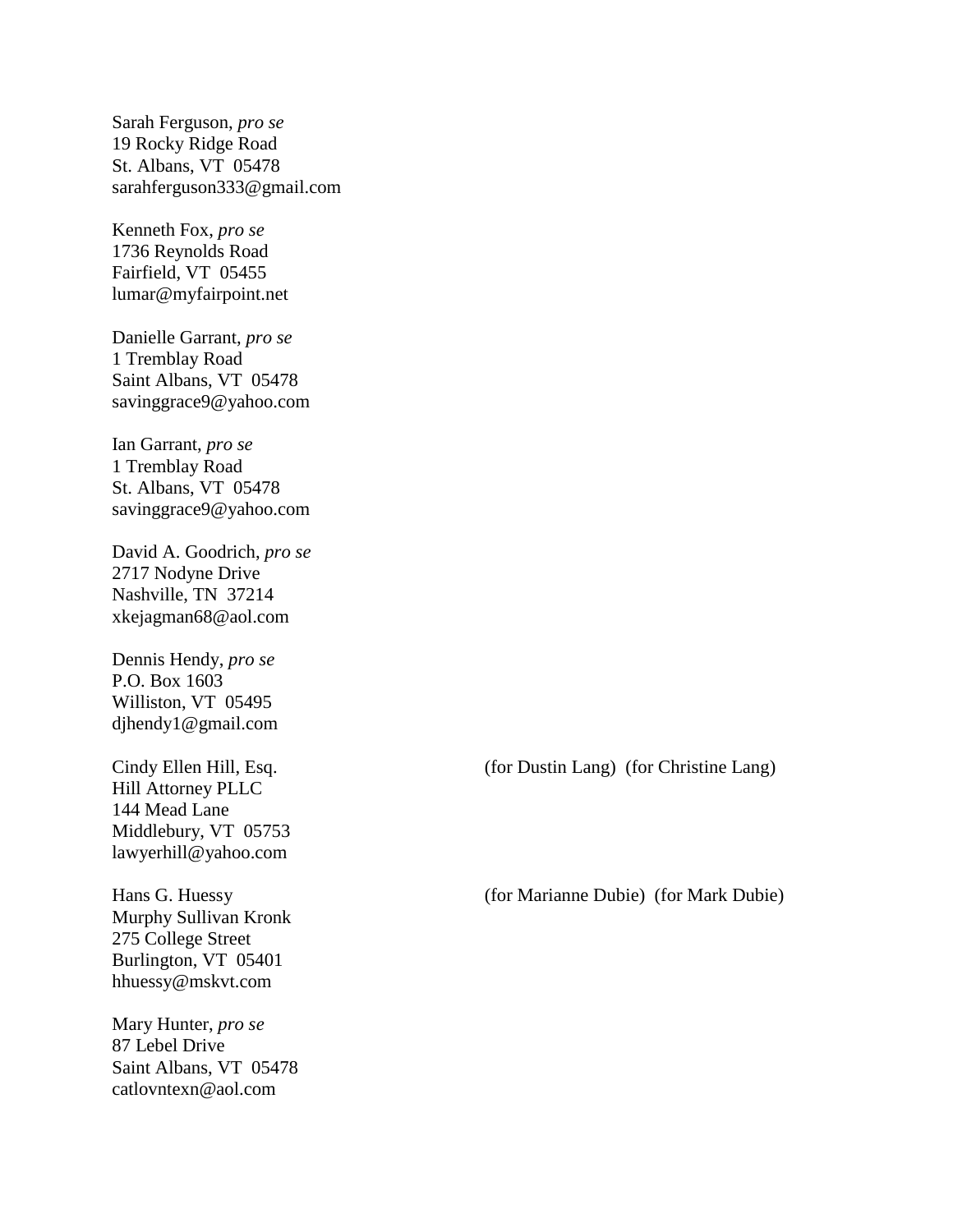Paula J. Kane, *pro se* 12 Farrar Street Saint Albans, VT 05478-1540 paula@pkanelaw.com

Melanie Kehne, Esq. Office of the Attorney General 109 State Street Montpelier, VT 05609-1001 melanie.kehne@vermont.gov

Aaron Kisicki, Esq. Vermont Department of Public Service 112 State Street Montpelier, VT 05620-2601 aaron.kisicki@vermont.gov

Judith Luneau, *pro se* 141 Sweet Hollow Road Sheldon, VT 05483 hillandale@gmail.com

Patrick Luneau, *pro se* 141 Sweet Hollow Road Sheldon, VT 05483 hillandale@gmail.com

Sara Luneau-Swan, *pro se* 141 Sweet Hollow Road Sheldon, VT 05483 hillandale@gmail.com

Owen McClain, Esq. Sheehey Furlong & Behm P.C. 30 Main Street P.O. Box 66 Burlington, VT 05402 omcclain@sheeheyvt.com

Karen McLaughlin, *pro se* 90 Lebel Drive St. Albans, VT 05478 lkbmclaughlin@comcast.net (for Vermont Agency of Agriculture, Food and Markets)

(for Vermont Department of Public Service)

(for Green Mountain Power Corporation)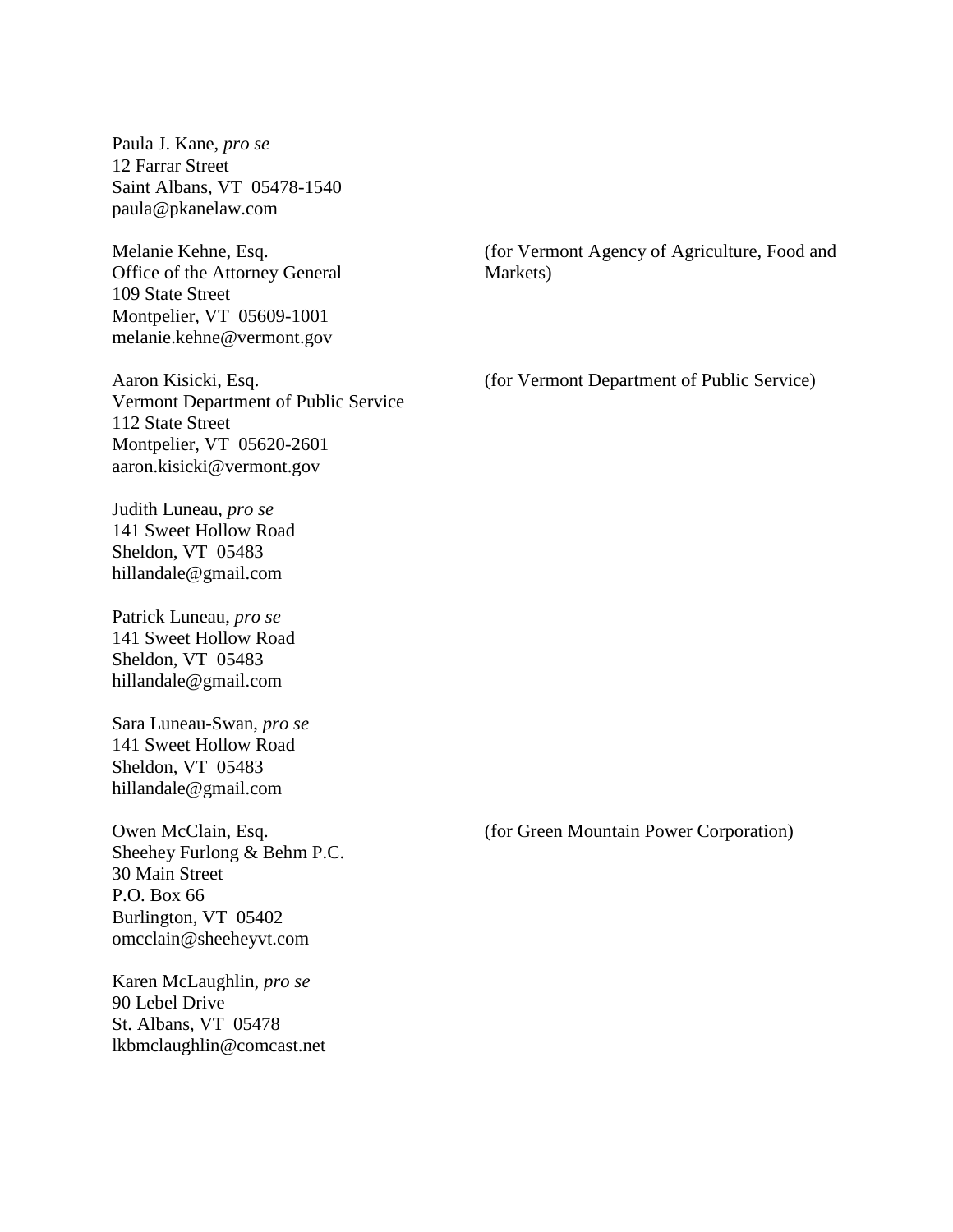Leo McLaughlin, *pro se* 90 Lebel Drive Saint Albans, VT 05478 lkbmclaughlin@comcast.net

Joseph S. McLean, Esq. Stitzel, Page & Fletcher, P.C. 171 Battery Street P.O. Box 1507 Burlington, VT 05402-1507 jmclean@firmspf.com

Frank B. Mehaffey, *pro se* 32 Lebel Drive St. Albans, VT 05478 kmehaffey@enosburgk12.net

Kaye Mehaffey, *pro se* 32 Lebel Drive Saint Albans, VT 05478 kmehaffey@enosburgk12.net

Patricia Messier, *pro se* 70 Sholan Road Saint Albans, VT 05478 patlovesgardening@gmail.com

Dolores Nichols, *pro se* 15 Rocky Ridge Road St. Albans, VT 05478 doloresN81@comcast.net

Kevin Nichols, *pro se* 15 Rocky Ridge Road Saint Albans, VT 05478 doloresN81@comcast.net

Carolyn Palmer, *pro se* 63 Swanton Hill Road Fairfield, VT 05455 palmcb@gmail.com

Clark Palmer, *pro se* 63 Swanton Hill Road Fairfield, VT 05455 palmcb@gmail.com

(for Northwest Regional Planning Commission)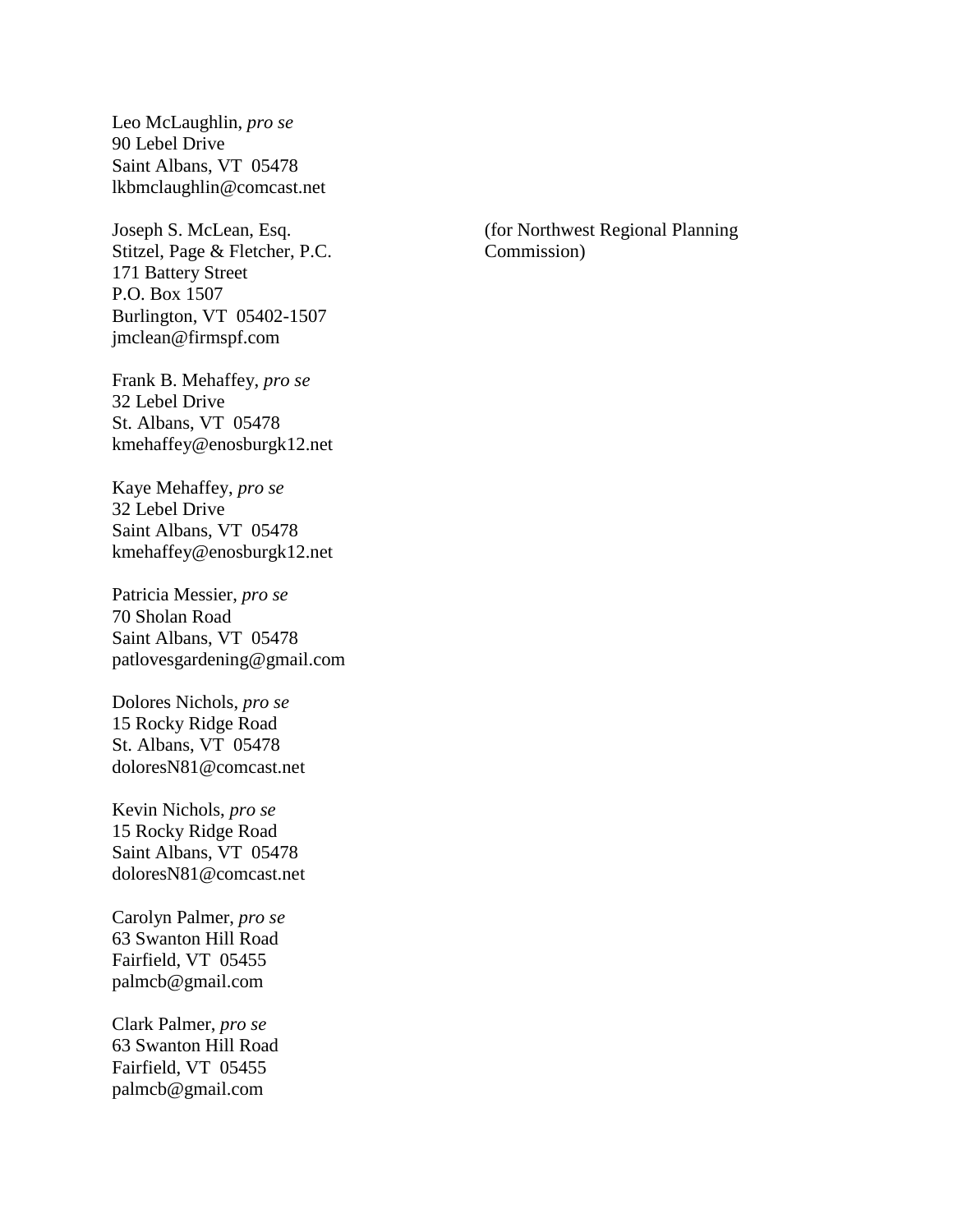Paula Pearsall, *pro se* 64 Lamoille Terrace Milton, VT 05468-3964 paulapearsall@myfairpoint.net

Robert Perkins, *pro se* 573 Simone's Road Fairfield, VT 05455 perkinsrp@yahoo.com

D. Gregory Pierce, *pro se* 12 Farrar Street St. Albans, VT 05478-1540 greg.pierce9@myfairpoint.net

Gonzalo Pinacho Vermont National Guard Vermont National Guard 789 Vermont National Guard Road Colchester, VT 05446 gonzalo.pinacho.mil@mail.mil

Todd W. Poirier, *pro se* 1992 Sheldon Road Saint Albans, VT 05478 TPoirier@DEWCORP.com

Patricia Rainville, *pro se* 1952 Sheldon Road St. Albans, VT 05478 hihopes@together.net

Jeanne Royer, *pro se* 2066 Sheldon Road Saint Albans, VT 05478-9704 jeanneroyer25@gmail.com

David W. Rugh, Esq. Stitzel, Page & Fletcher, P.C. 171 Battery Street P.O. Box 1507 Burlington, VT 05402-1507 drugh@firmspf.com

(for Vermont National Guard)

(for Northwest Regional Planning Commission)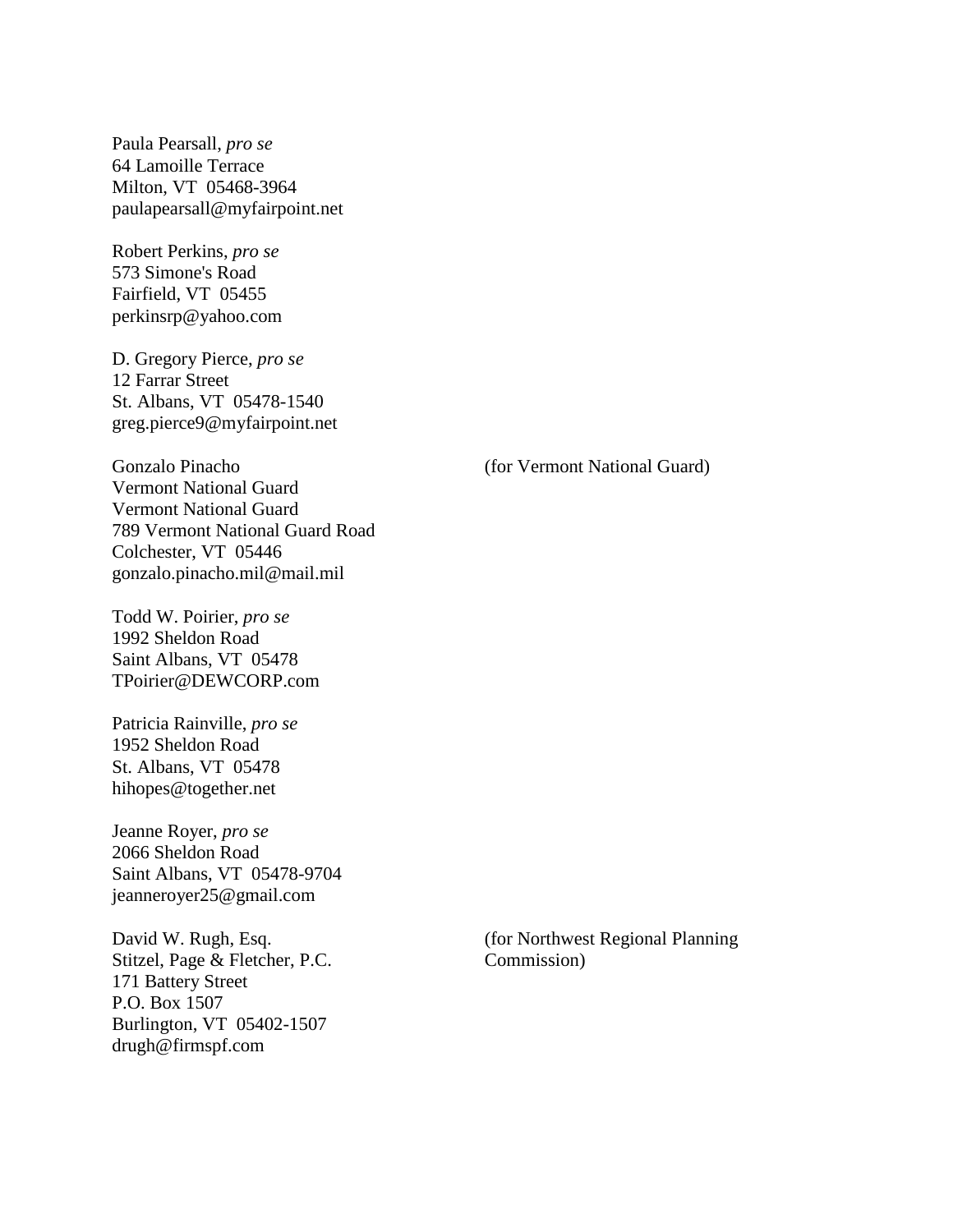Suzanne Seymour, *pro se* 448 White Camps Road Fairfield, VT 05455 planetmassagevermont@gmail.com

Annette Smith Vermonters for a Clean Environment, Inc. 789 Baker Road Danby, VT 05739 vce@vce.org

John A. Smith, *pro se* 1952 Sheldon Road Saint Albans, VT 05478 johna.smith@newtecgroup.net

Terrance Smith, *pro se* 2070 Sheldon Road Saint Albans, VT 05478 terryshistorichome@gmail.com

Alison Milbury Stone, Esq. Legal Counselors & Advocates, PLC PO Box 194 Burlington, VT 05402 Alison@lac-lca.com

Bradley Stott, *pro se* 4 Marcel Drive Saint Albans, VT 05478 stott.brad@yahoo.com

Curtis Swan, *pro se* 141 Sweet Hollow Road Sheldon, VT 05483 hillandale@gmail.com

Gilbert Tremblay, *pro se* 4 Tremblay Road St. Albans, VT 05478 gilmarie@comast.net

Marie Tremblay, *pro se* 4 Tremblay Road Saint Albans, VT 05478 gilmarie@comcast.net

(for Vermonters for a Clean Environment, Inc.)

(for Swanton Wind LLC)